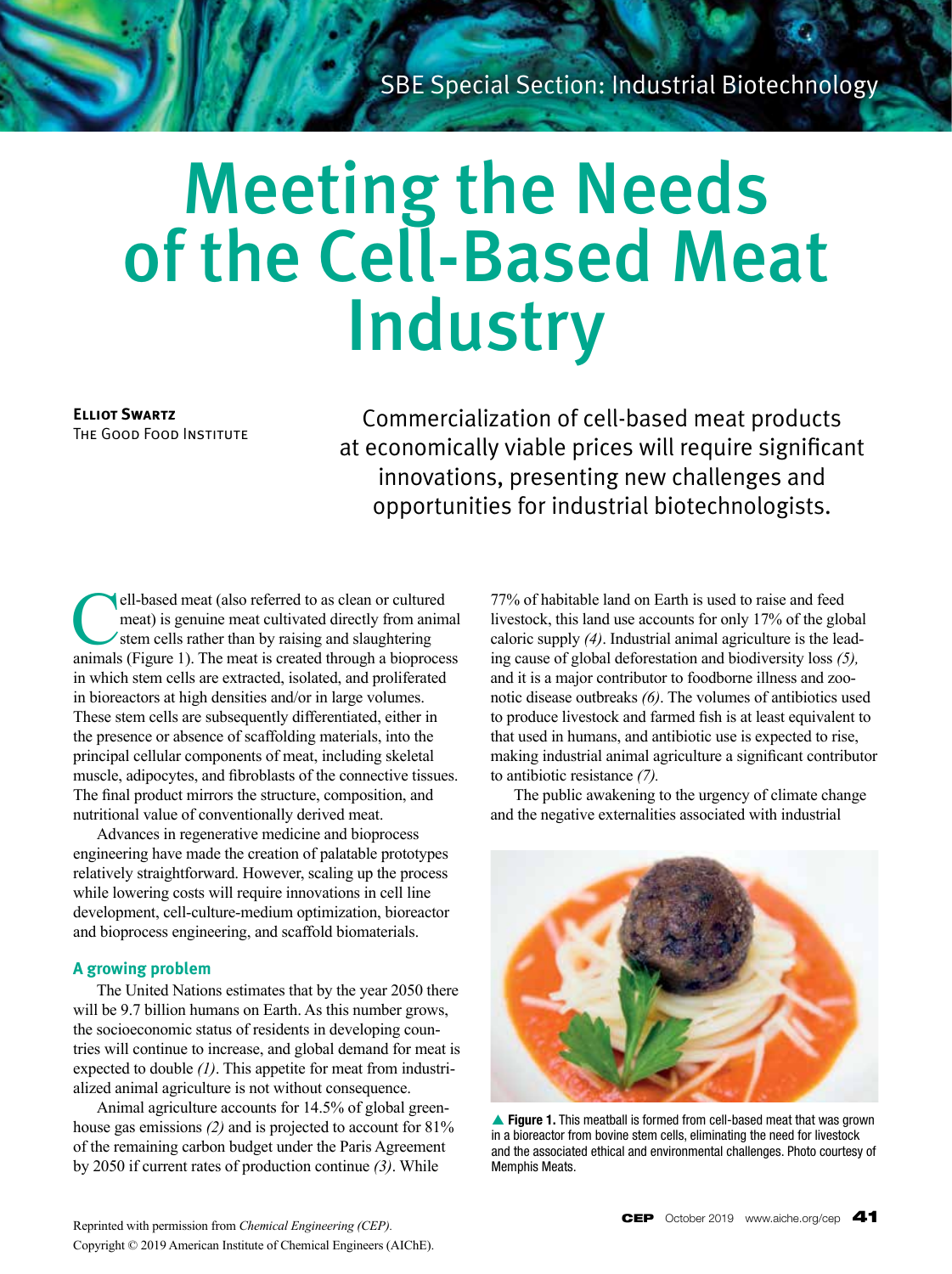animal agriculture, including animal welfare, has made consumers more accepting of alternative meat products, such as plant-based and cell-based meat *(8)*.

## **A potential solution**

Growing crops to feed animals to produce meat is a vastly inefficient process, as most calories are expended for metabolism rather than creating edible meat. In 2013, Mark Post revealed the first cell-based hamburger, demonstrating that the animal could be cut out of the equation altogether. Since then, more than three dozen cell-based meat companies have formed across the world, aimed at dramatically reducing negative externalities of meat production while taking a bite out of the more than \$1 trillion global market.

Preliminary projections estimate large gains in land use and energy efficiency and reductions in eutrophication (*i.e.,*  nutrient runoff from fertilizers and manure that cause algal blooms and water dead zones) *(9)*, as well as curtailment of livestock-related biodiversity loss and zoonotic disease. At scale, preventive controls and monitoring methods adapted from existing biopharmaceutical bioprocesses enable antibiotic-free cultivation, lowering global antibiotic use while simultaneously reducing the incidence of foodborne illness. These benefits make cell-based meat a potential solution to many pressing problems.

## **Critical technology areas**

To commercialize cell-based meat, four critical technology areas require further innovation: cell line development, cell culture media, bioreactors and bioprocessing, and scaffold biomaterials (Figure 2) *(10)*.



▲ Figure 2. To reach price parity with conventionally derived meat, engineering of cell lines and bioreactors is needed alongside smart selection of raw materials for cell culture media and scaffolding.

### **Cell line development**

As starting material for cell-based meat, cells that can self-renew and differentiate into the cellular components of meat are isolated and selected. Companies in the cell-based meat space work with embryonic, induced pluripotent, mesenchymal, and adult stem cells such as myosatellite cells. The starting cell type ultimately influences many of the downstream variables of the bioprocess, such as timeline and differentiation strategy. Cell selection should be weighed alongside cost models and design requirements for the intended products.

Considerable work has been done using these cell types from bovine and porcine species, but substantially less work has been performed on the range of other species humans consume, especially sea creatures. Publicly available biorepositories of cell lines from commonly consumed species are needed to accelerate research and generate -omics datasets to facilitate development.

A variety of cell line engineering strategies can improve upon or optimize the bioprocess. However, future regulatory standards may dictate the extent to which engineering appears in final products. For example, strategies might include the creation of immortalized cell lines and cells that have high tolerance to shear stress, resistance to toxic metabolite buildup such as ammonia and lactic acid, suitability for suspension growth, and low growth factor concentrations. Engineered biosensors can assist in signaling hypoxic conditions, mechanical stress, or amino acid and glucose starvation *(11)*. Other strategies may be able to remodel metabolic or differentiation pathways, making them more efficient or favorable to low-cost cell-culture-medium ingredients, rather than expensive growth factors.

Researchers may pursue cell lines that inherently exhibit many of these properties, such as insect cell lines that are adaptable to suspension growth, tolerate nutrient starvation, and readily immortalize *in vitro,* or fish cells that can be grown at room temperature *(12, 13)*. Companies and researchers with experience in strain optimization or high-throughput genome editing are needed to support these efforts.

## **Cell culture media**

The cell culture medium is the most important factor in maintaining cells *ex vivo*. Since the 1950s, virtually all basal cell culture media have consisted of variable buffered solutions of glucose, inorganic salts, water-soluble vitamins, and amino acids tailored to specific cell types. To achieve long-term maintenance and proliferation, insulin, transferrin, selenium, lipids, antioxidants, and other growth factors are included, typically in the form of animal sera such as fetal bovine serum (FBS).

FBS has been a mainstay in mammalian cell culture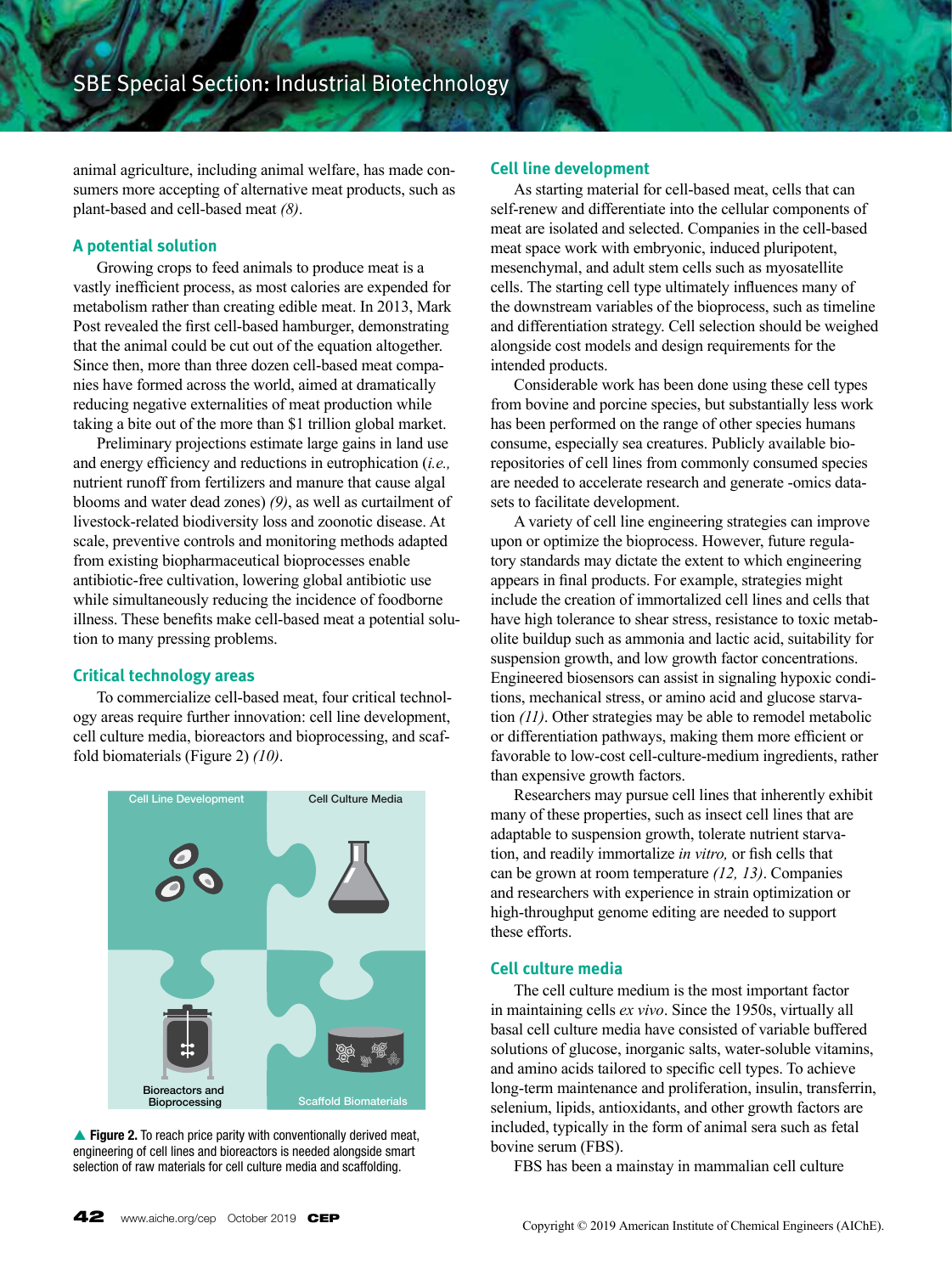

because it is rich in growth factors and hormones, which supports a proliferative fetal-like state. However, FBS is not viable for use in cell-based meat because:

- it varies by region and batch
- it is a potential source of contamination
- it is misaligned with animal welfare

• not enough of it is available to supply the industry *(14)*.

While serum-free alternatives exist, they are expensive and often optimized for human cells in clinical settings or cell lines used in production of biologics under current good manufacturing practice (cGMP) guidelines. Estimates suggest that 55–95% of the marginal cost contribution of a cell-based meat product will come from the medium. Thus, the cell-based meat industry will likely require optimized serum-free formulations for a variety of cell types, at price points below \$1.00 per liter to become economically feasible at industrial scales *(15)*.

Several strategies could help achieve this goal. For example, protein-rich hydrolysates from plants, such as soy, wheat, pea, or organisms such as yeast and cyanobacteria, can support a proliferative environment for cells at low cost *(16)*. Machine learning or differential evolution algorithms could be used in tandem with *in silico* modeling or highthroughput microfluidic systems to accelerate the pace of formulation discovery *(17)*.

Production of commonly used recombinant proteins, such as insulin, transferrin, FGF2, TGFβ, and plateletderived growth factor (PDGF), must be scaled to match production costs of food industry enzymes such as pectinase and cellulase, which can be purchased for less than \$5.00 per gram. This may require additional host or protein engineering, as certain growth factors, such as TGFβ, are typically produced in mammalian expression systems rather than microbial host platforms. The growth factors themselves may also be engineered to create synthetic proteins with multiple bioactive domains or more-stable isoforms.

Recent demonstrations focusing on the optimization of growth factor production suggest that stem cell medium costs can be reduced by 97% or more *(18)*. Lower purification demands for food-grade production of basal and recombinant components may reduce costs further, but may also require new, nonpharmaceutical-grade manufacturing facilities. It is unclear whether regulations or the need for reproducibility will require chemically defined medium formulations; the answer may dictate the exclusion of medium constituents such as hydrolysates, which are chemically undefined.

Additional methods to reduce costs include the development of small molecules that can mimic the bioactivity of more-expensive growth factors. However, the safety profile of any residuals within a final product should be considered for this approach. Water and nonmetabolized medium

components could be recycled using size-exclusion dialysis filters to reduce costs while simultaneously removing waste *(19)*. Efforts by the biopharma industry to move toward perfusion culture and continuous bioprocessing have driven the development of continuous monitoring systems and adaptive control with concentrated feeds, which could also help lower the cost of cell-based meats.

None of these strategies are technologically infeasible or require large scientific leaps. Rather, the demand being established by the ultra-large-volume cell-based meat industry is driving the effort to rethink the composition of cell culture media. New business opportunities abound for those equipped to scale recombinant protein production and rapidly iterate media formulations.

#### **Bioreactors and bioprocessing**

In order to scale beyond taste tests toward market readiness, standard 2D culture or miniaturized stirred flasks must be replaced by bioreactors capable of supporting high-density and/or large-volume cell cultures. Production of biologics using suspension-adapted cells in stirred-tank reactors has reached volumes of 20 m<sup>3</sup>. But, the production of therapeutic off-the-shelf mesenchymal stem cells typically uses volumes less than  $0.25 \text{ m}^3$ , as these cells must be cultured on microcarriers or another solid surface to avoid a form of programmed cell death known as anoikis *(20)*. Cells used in cell-based meat are also anchorage-dependent and face similar challenges. Thus, significant developments are needed to scale cell-based meat to affordably and reproducibly produce batches upward of  $10^{12}$  to  $10^{15}$  cells.

Scaling up can require large capital expenditures and time. To increase scaling efficiency, miniaturized bioreactors or microfluidics can produce predictive models of process parameters. Once the process works at larger scales, development of real-time, online sensor systems can help enable continuous and/or perfusion bioprocessing methods that save money. *In silico* modeling of nutrient utilization and the buildup of inhibitory or stimulatory paracrine factors and/or toxic waste can inform feeding strategies, timelines, and perfusion rates *(21)*. The implementation of automation from the ground up, as opposed to retroactively replacing manual steps, can unlock additional cost savings. Dynamic cost-of-goods models can help identify bottlenecks that can be prioritized for automation or future research and development (R&D) efforts as the industry matures.

Proliferation of cells in a semi-continuous or continuous process can minimize processing times or increase the productivity of seed train processes. In a seed train process, cells are grown and used to inoculate sequentially larger, higher-volume vessels, capturing the greatest efficiencies at later cell doublings. For example, productivity can be increased by using a percentage of cells from the highest-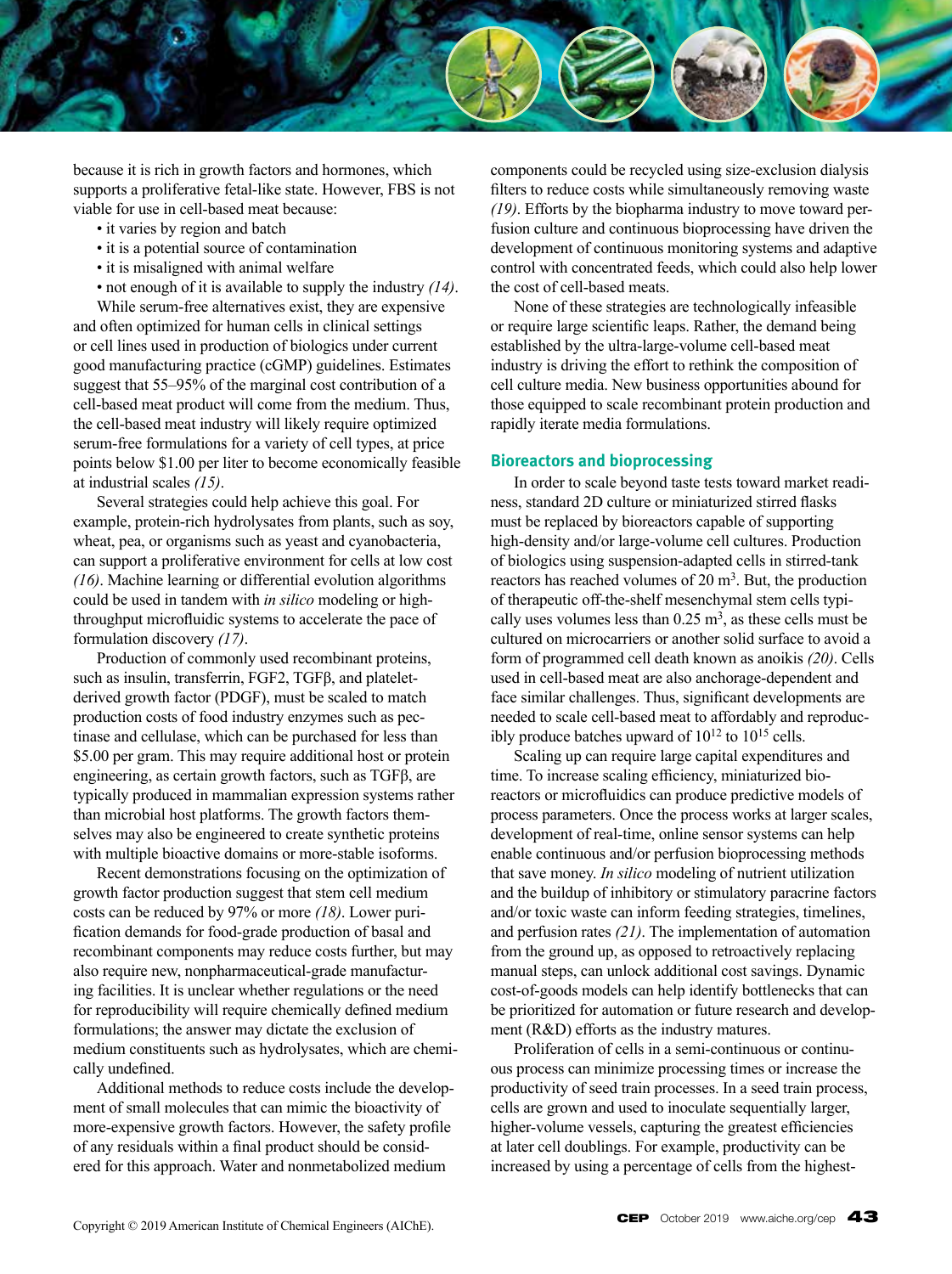

**figure 3. Seed train** processes may be semicontinuous or continuous. In this process, cells are grown and used to inoculate sequentially larger vessels in higher volumes. Productivity can be increased by using a percentage of cells from the highest-volume vessel in the proliferation stage to directly inoculate a final, large-volume maturation perfusion bioreactor.

volume vessel in the proliferation stage to directly inoculate a final, large-volume maturation bioreactor (Figure 3).

Perfusion bioreactors, such as hollow-fiber bioreactors, can achieve higher cell densities in lower volumes and operate continually over months, making them an attractive conduit between proliferation seed-train stages. Additionally, larger-volume reactors can be directly inoculated using highdensity cryobanking at greater than  $10^8$  cells/mL, lowering the time to achieve desired cell densities or numbers in seed trains *(22)*.

Innovations such as cell-laden core-shell hydrogels can achieve remarkably high densities of  $5 \times 10^8$  cells/mL, permitting cellular proliferation in 3D microenvironments shielded from shear stress *(23)*. Creative approaches that entail thinking beyond what has worked for cell therapy may prove to be a valuable strategy for those moving into the cell-based meat space.

While cell therapy and cell-based meat both share the cell itself as the end product, the final stages of cell-based meat — differentiation and harvesting — will likely look quite different. Although unstructured meat products could themselves be composed of pressed cells, cells as additives, or even cells on edible microcarriers, structured products will require the use of a scaffold. Computational fluid dynamics (CFD) models are needed to understand how fluids in a perfusion bioreactor with embedded scaffolding behave. Online sensors can be used to adjust flowrates as the scaffold becomes cell-laden to protect the cells and scaffold itself from fluctuating shear forces. Bioreactor and bioprocess engineers are needed to create new bioreactor models that can support this culture strategy while integrating straightforward harvesting and sterilization processes.

## **Scaffolding biomaterials**

A scaffold for cell-based meat ideally permits cells to attach and differentiate in a specified manner that mimics the 3D cytoarchitecture of an intended meat product. The cytoarchitecture must allow for continuous perfusion of media, analogous to the vascularization of real tissue. In tissue

engineering, considerations of the porosity of the scaffold, mechanical properties, and biocompatibility are paramount; in creating cell-based meat, the use of cost-effective edible or biodegradable materials is just as important. However, cell-based meat does not require the same microscale precision as functional tissue. It merely needs to represent tissue structure sufficiently to replicate the appropriate texture and mouthfeel.

Further exploration of plant- or fungal-derived polymers as scaffolds is needed. These organisms may be engineered to express key cell adhesion domains used by vertebrates to boost biocompatibility *(24)*. Alternatively, a polymer-based scaffold could be enzymatically modified or embedded with growth factors to temper the dynamic cellular behavior following seeding. Chemical modifications can create a tunable scaffold that is responsive to simple external stimuli such as light or temperature *(25)*. These or other forward-thinking strategies related to preferred materials and how they may be sourced via existing or new supply chains can help encourage the development of cell-based meat.

Methods pioneered by tissue engineers can be adopted for the assembly of cell-based meat scaffolding but will need to be expanded upon. For example, extrusion and stereolithographic bioprinting are promising candidates, but these processes must be able to be run economically at large scales in parallel. Use of electrospinning and decellularization techniques can be informative from an R&D perspective, but may be difficult to implement at scale. Databases with information on plant, fungal, and microbial biopolymer mechanical properties, biocompatibility, anisotropy, viscosity, and other parameters can inform the selection of the most promising candidate methods and materials.

#### **Looking forward**

Cell-based meat is a nascent but rapidly growing field that may significantly benefit human, animal, and planetary health. It is a highly interdisciplinary field that presents fascinating scientific challenges, as well as potentially lucrative new market entry points. Challenges for cell-based meat are